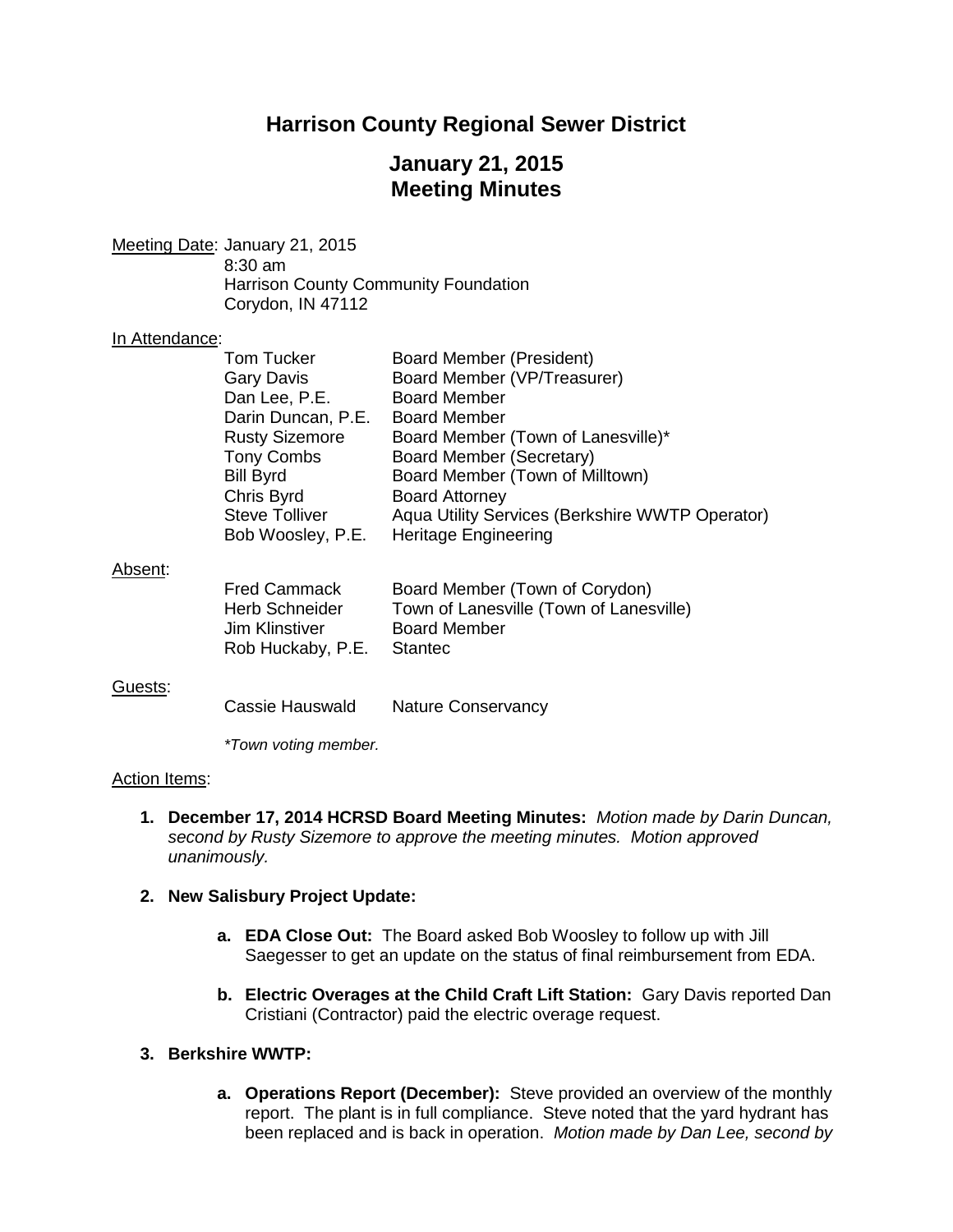*Tony Combs to approve the December operations report. Motion approved unanimously.*

**b. Water Meter:** Steve stated the meter is scheduled to be installed later this week. The meter will be placed inside of the fence. Steve asked if the Board would allow him to provide a key to the mobile home park manager to allow them to take readings of the meter. *A motion was made by Darin Duncan, second by Gary Davis to provide a key to the Property Manager of the mobile home park. Motion approved unanimously.*

## **4. Lanesville I-64 Interchange Sewer Project**

## **a. District's Part of Project:**

- **i. Construction:** The Contractor has completed installation of the wet well for the pump station. All gravity sewer line has been installed. The majority of the forcemain on the north side of the interchange has been installed. Currently working on the installation of the forcemain on the south side of the interchange. Upcoming work will focus on the bore and jack operations under the interstate. Project completion is expected in March.
- **ii. Pay Application No. 2:** *A motion was made by Darin Duncan, second by Rusty Sizemore to approve Pay Application No. 2 in the amount of \$135,507.60. Motion approved unanimously.*
- **b. Lanesville's Part of Project:** Rusty Sizemore stated work is progressing. The Contractor has now reached a point where they have encountered rock. Project completion is expected in April.
- **c. Future Growth/Planning Update:** Darin Duncan suggested Darrel Voelker and Eric Wise be invited to a future Board meeting to discuss plans for the Interchange area. All agreed this was a good idea and a necessary step in keeping in front of future development. Bob Woosley will follow up and invite both to the next meeting.
- **d. Insurance:** Darin reminded the Board that at the completion of the project the newly construction pump station would need to be added to the District's insurance policy.

## **5. Treasurers Report:**

- **a.** *Motion made by Tony Combs, second by Rusty Sizemore to approve the December Treasurer's Report. Motion approved unanimously.*
- **b.** *Motion made by Gary Davis, second by Darin Duncan to pay the following claims. Motion approved unanimously.*

## *District Checking Account:*

| i. First Harrison – interest on credit line           | \$279.86   |
|-------------------------------------------------------|------------|
| ii. Harrison REMC-WWTP electric service               | \$1,254.70 |
| iii. Duke Energy – lift station electric service      | \$27.34    |
| iv. Aqua Utility Services – Mtn/materials/sludge haul | \$1,179.75 |